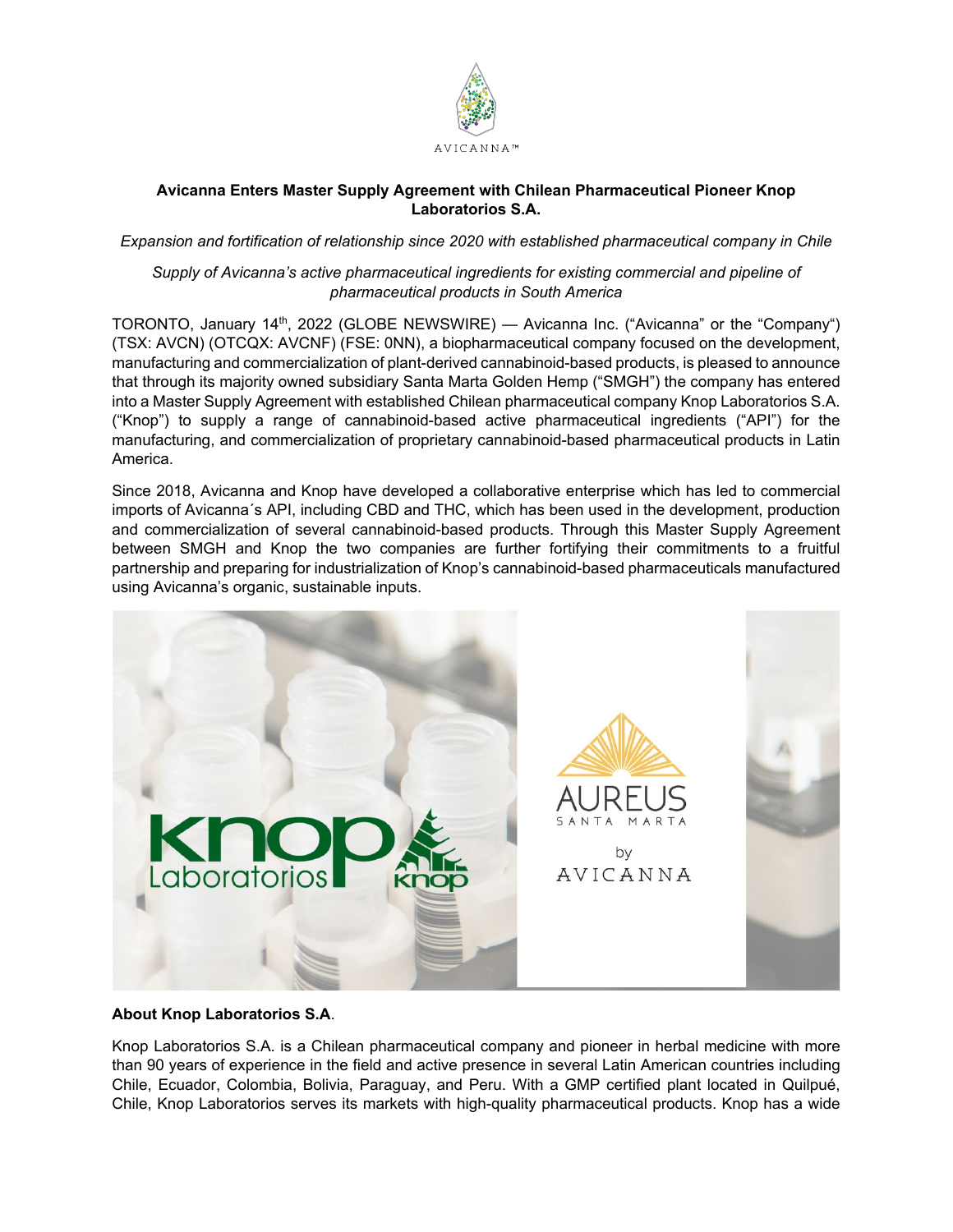

portfolio of registered products, including Cannabiol®, a cannabinoid-based product already registered in Perú, and its own commercial infrastructure including strategic partnerships with 80+ "Knop Pharmacies" in Chile. In 2021, Knop opened the first R&D Center in Chile for phytomedicines and active ingredients of natural origin.

Knop is carrying out various Clinical Studies for their cannabinoid-based products, with authorization from the appropriate health authorities.

"We are happy to announce the fortification of our partnership with Knop and further expand into the Chilean market through our active pharmaceutical ingredient (API) offerings with an established pharmaceutical leader and pioneer in the cannabinoid sector in Chile. Over the past few years, we have worked closely together and are thrilled about the potential of what the two companies can accomplish jointly in the emerging medical and pharmaceutical industry, of the Southern Cone of Latin America." stated Lucas Nosiglia, President of Avicanna LATAM.

# **About Avicanna**

Avicanna is a Canadian commercial-stage biopharmaceutical company established in cannabinoid research, development, and evidence-based products for the global consumer, as well as medical and pharmaceutical market segments. In leading global cannabinoid advancements, Avicanna conducts most of its research in Canada at its R&D headquarters in the Johnson & Johnson Innovation Centre, JLABS @ Toronto, located in the MaRS Discovery District. The company actively collaborates with leading Canadian academic and medical institutions. Avicanna has established an industry-leading scientific platform including advanced R&D and clinical development which has led to the commercialization of over twenty products across four main market segments:

- Medical Cannabis & Wellness Products: Marketed under the RHO Phyto™ brand, or Magisterial Preparations, these medical and wellness products are an advanced line of pharmaceutical-grade cannabis products containing varying ratios of cannabidiol ("CBD") and tetrahydrocannabinol ("THC"). The product portfolio contains a full formulary of products including oral, sublingual, topical, and transdermal deliveries that have controlled dosing, enhanced absorption and stability studies supported by pre-clinical data. The advanced formulary is marketed with consumer, patient and medical community education and training. Avicanna's medical and wellness product portfolio also forms the foundation of the Company's pharmaceutical pipeline with the contribution of the formulations that form the basis of the products as well as the data generated from sales and participation of the products in real world evidence studies.
- CBD Derma-Cosmetic Products: Marketed under the Pura H&W™ or Pura Earth™ brands, these registered, clinically tested, derma-cosmetic products include a portfolio of functional CBD topical products.
- Pharmaceutical Pipeline: Leveraging Avicanna's scientific platform, vertical integration, and realworld evidence, Avicanna has created a pipeline of patent-pending drug candidates which are indication-specific and in various stages of clinical development and commercialization. These cannabinoid-based drug candidates provide solutions for unmet medical needs in the areas of dermatology, chronic pain, and various neurological disorders. Avicanna's first pharmaceutical preparation (Trunerox) is in the drug registration stage in South America.
- Cannabis Raw Materials, Seeds, and Bulk Formulations: Marketed under the Aureus™ brand, the Company's raw material business has successfully completed sales to 11 countries. Aureus offers cannabis dried flower, standardized seeds, full spectrum extracts, and cannabinoid distillates, isolated cannabinoids (CBD, THC, cannabigerol ("CBG") and other rare cannabinoids), and bulk formulations derived from hemp and cannabis cultivars through its sustainable, economical, and